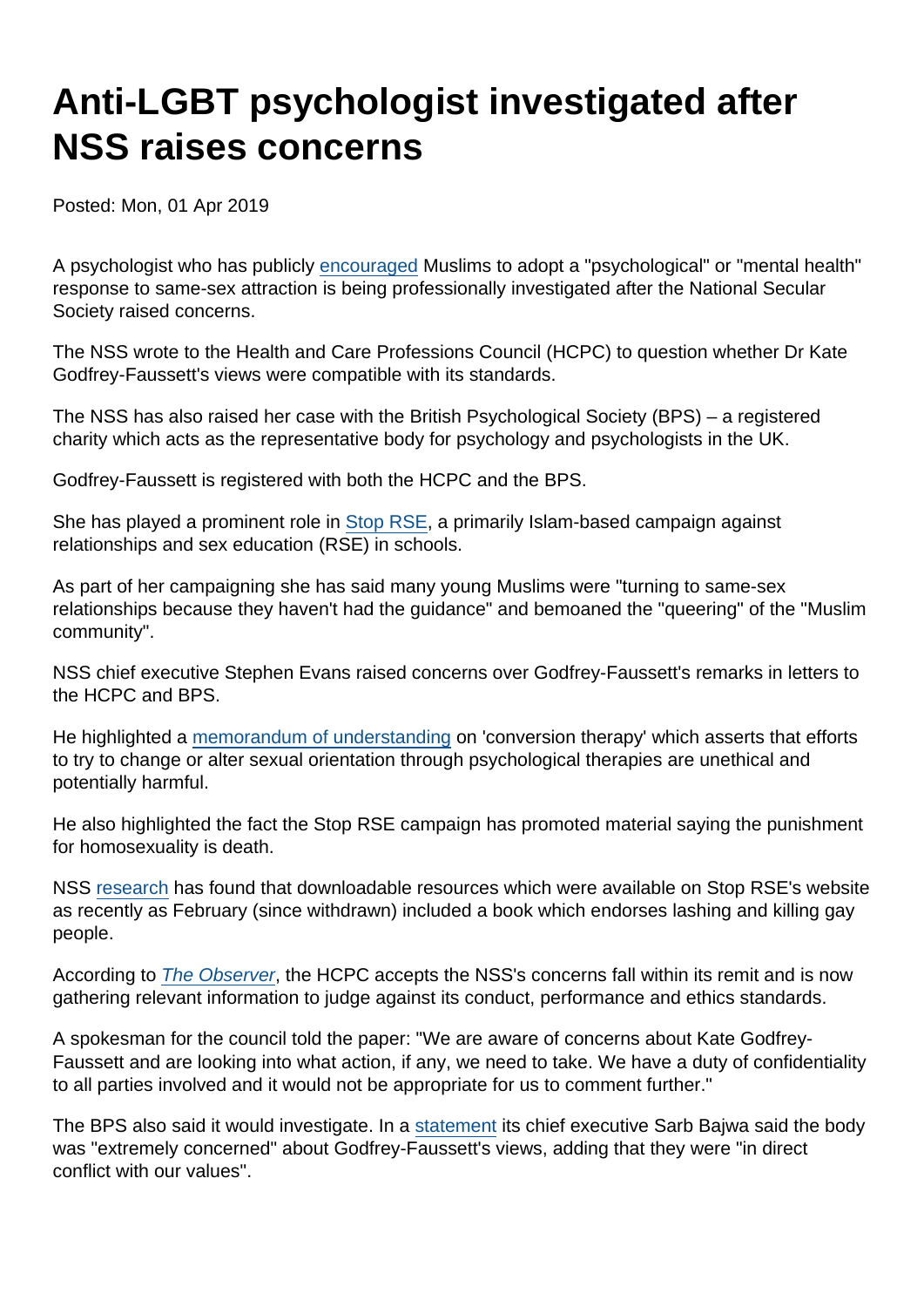He added that the investigation "could result in Dr Godfrey-Faussett being removed from our membership".

NSS chief executive Stephen Evans said: "Efforts to try to change or alter sexual orientation through psychological therapies are unethical and potentially harmful.

"Dr Godfrey-Faussett appears to regard homosexuality as some sort of illness. We are keen to know whether such views are compatible with registration of professional bodies."

Godfrey-Faussett recently started a petition calling for parents to have the right to opt children out from RSE classes. The petition generated more than 100,000 signatures and secured a debate in parliament on 25 February, gaining [support](https://www.secularism.org.uk/opinion/2019/02/the-government-should-stand-up-to-parents-who-want-religious-opt-outs) from MPs from across the political spectrum.

Godfrey-Faussett has also claimed moves to make RSE [compulsory](https://www.secularism.org.uk/news/2019/02/nss-welcomes-updated-guidance-on-relationships-and-sex-education) in schools are part of a "totalitarian endeavour to indoctrinate our children in secular ideologies" and criticised "the promotion of the homosexual agenda".

Stop RSE has [promoted](https://www.secularism.org.uk/uploads/stop-rse-campaign-evidence-dossier.pdf) recent protests against diversity lessons in several schools in Birmingham. Several schools have recently [suspended](https://www.secularism.org.uk/news/2019/03/more-schools-suspend-diversity-teaching-under-muslim-pressure) their lessons amid objections from predominantly Muslim parents to the inclusion of references to LGBT people.

The campaign has also [promoted](https://stoprse.com/index.php/home/sample-letters/withdrawal-letter/) a letter for parents who wish to withdraw their children from RSE lessons which has been [distributed](https://twitter.com/sima_kotecha/status/1108335229008265216) among parents at seven schools in Greater Manchester.

Mr Evans said efforts to prevent teaching about LGBT people were well coordinated and rooted in faith-based homophobia.

"Those behind them are undermining legitimate, age-appropriate education which introduces children to issues and people they will inevitably encounter in a healthy, pluralistic society.

"The demand to impose religious conservatism on state schools is unreasonable and needs to be resisted. Parents do not have the right to demand that schools teach their children in a way that reinforces their worldview, particularly when their worldview is exclusionary. And those spreading myths must not be allowed to influence the way schools teach.

"The Department for Education has repeatedly said it backs teachers and school leaders. It needs to match these words with actions. It must work to counter anti-RSE campaigners' misinformation and make clear to parents that schools will not be making concessions."

This weekend Godfrey-Faussett said she had not been informed of the details of the complaint to the HCPC, other than that it had been made by the NSS.

"I have simply tried to warn people of the underlying liberal secular agenda of RSE and the harm that it may cause children – and is, in fact, already causing based on reports I am receiving from parents. It is well known that if you speak out against the secular narrative they will silence you through smear campaigns and getting you struck off professionally."

This story was updated on Tuesday 2 April to reflect the fact the BPS had made a statement.

[Discuss on Facebook](https://www.facebook.com/NationalSecularSociety/posts/2183989398336066?__xts__[0]=68.ARBFtr58BY-v9l5qk4FrRy1iHvnBtl9V3jfmhzQ_sbzp_QXbcN-12_mCrFr8XNzJeb2p7ghfQmEarlzOy4Y50UztumeOk9WC6-X1S4WRPotitJfN75xDDrWNB8x0BVYolz1rLmflnghMBwhrpvhodS-3gVS5LTRGBReRIHczKurGqtNhlS05ETxmT4Bv2CioUM2ajilRwt5IlnSz0Qfb5DxXbLHT1DObTOYm2-224Zaw-SBF0I_CKj-kPHu8eTFHPqbI915stWnmjma3IS7oiw1SYb8006ViMumFCttRRmYoq5nVhKzRxH_q8UJnmDTsW9RjHYHYPVW70mLKM8tDiJfyEQ&__tn__=-R)